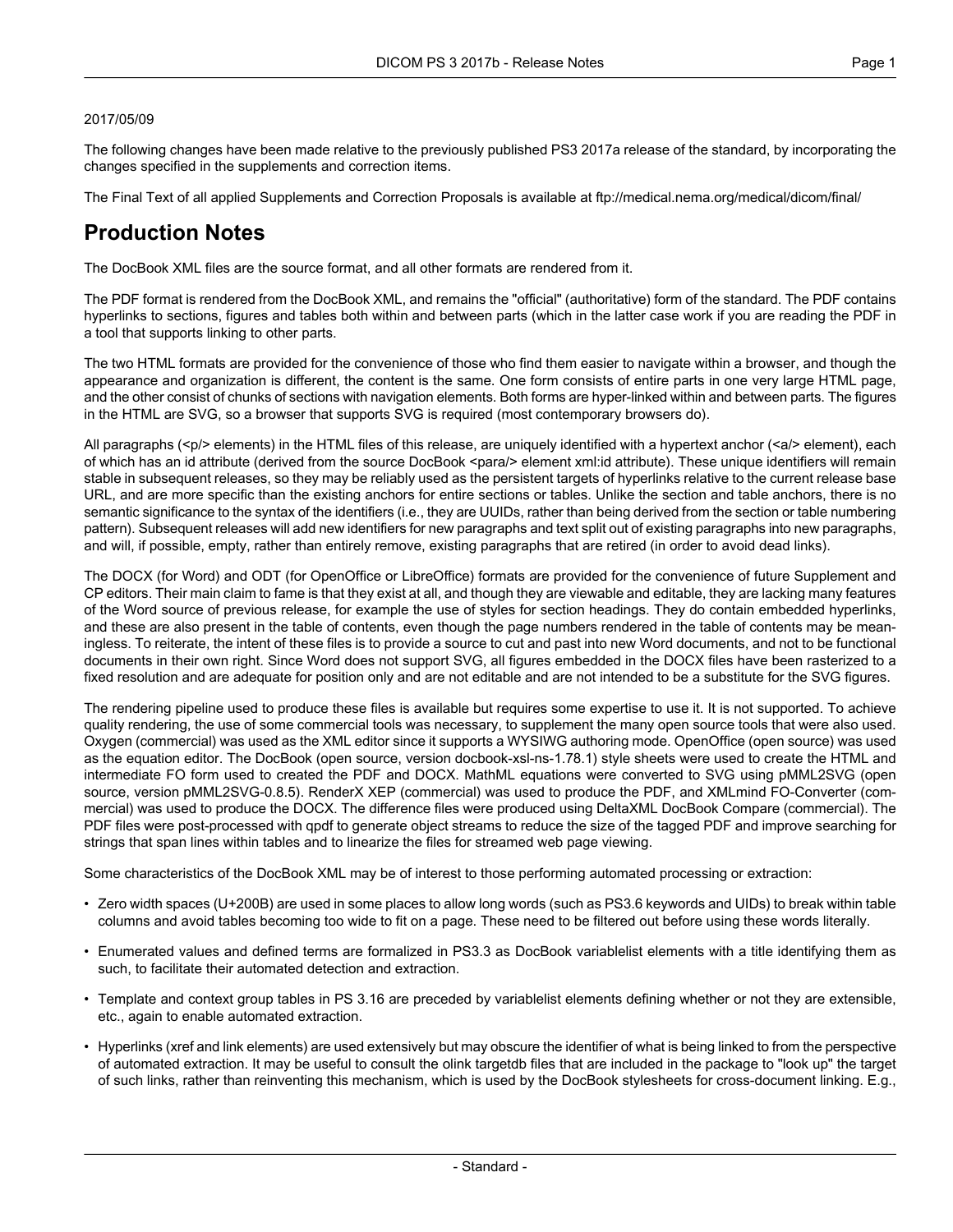one can look up "sect\_TID\_300" in "output/html/targetdb/PS3\_16\_target.db" to determine that it has a "number" of "TID 300" and a "ttl" of "Measurement", etc.

# **Changes to Parts**

# **General Changes**

• Update ISO/IEC Directives reference from 6.0 to 7.0

### **PS3.1**

•

# **PS3.2**

- Make use of "SOP Class" consistent in table of UIDs
- [Sup](#page-4-0) 189
- [Sup](#page-4-1) 190
- [Sup](#page-4-2) 191
- [Sup](#page-4-3) 197

### **PS3.3**

- Remove duplicate SUPERIOR value in 10.27-1 for Offset Direction
- Correct reference to Table C.18.8-1 in Section C.18.8 Container Macro
- Update URL for PCL5 Printer Language Technical Reference Manual
- [Sup](#page-4-0) 189
- [Sup](#page-4-1) 190
- [Sup](#page-4-2) 191
- [Sup](#page-4-3) 197
- CP [1513](#page-4-4)
- CP [1604](#page-4-5)
- CP [1627](#page-4-6)
- CP [1628](#page-4-7)
- CP [1630](#page-4-8)
- CP [1631](#page-4-9)
- CP [1642](#page-4-10)
- CP [1643](#page-4-11)
- CP [1645](#page-4-12)
- CP [1648](#page-4-13)
- CP [1656](#page-5-0)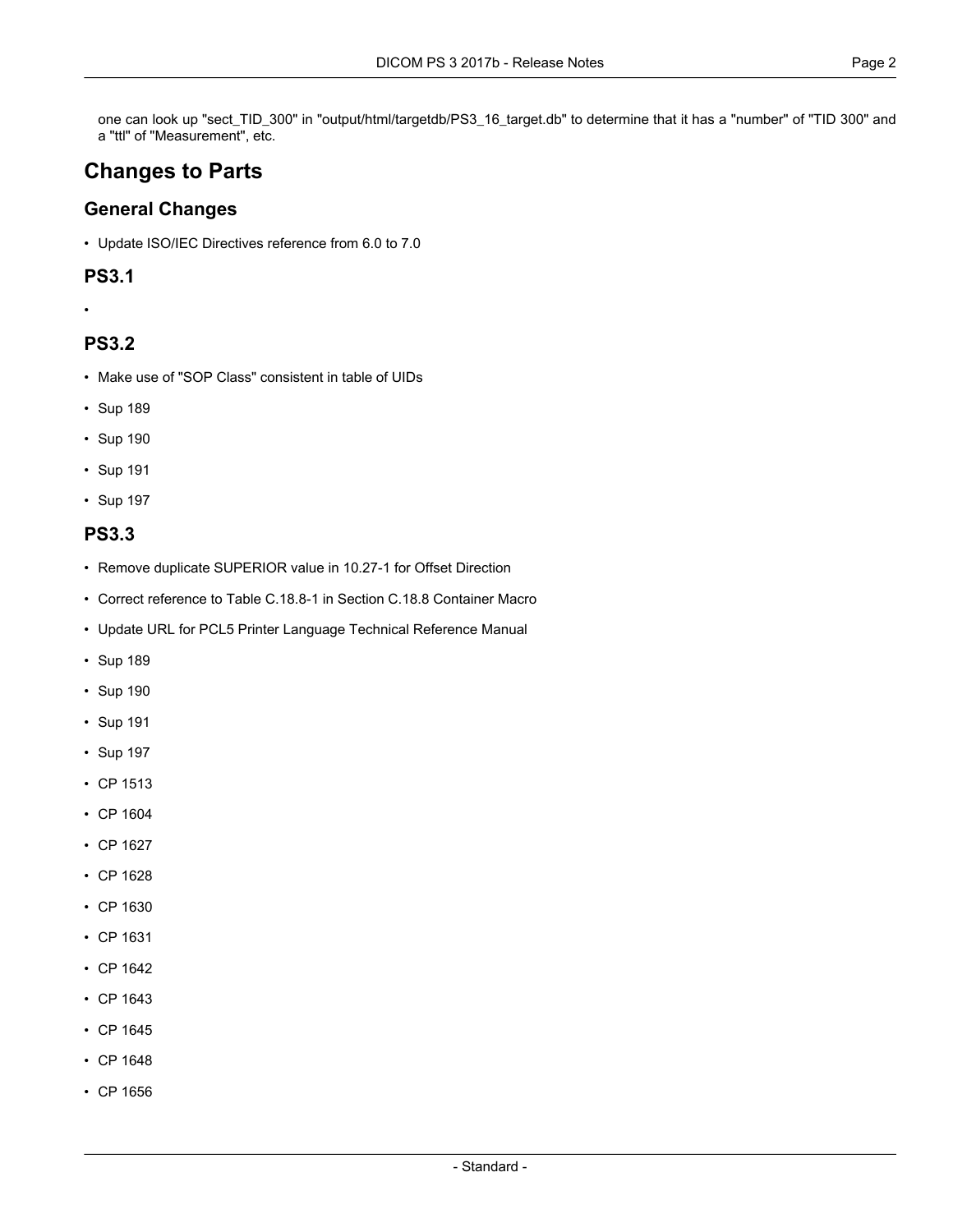- CP [1659](#page-5-1)
- CP [1662](#page-5-2)
- CP [1665](#page-5-3)
- CP [1666](#page-5-4)

### **PS3.4**

- •
- [Sup](#page-4-0) 189
- [Sup](#page-4-1) 190
- [Sup](#page-4-2) 191
- [Sup](#page-4-3) 197
- CP [1625](#page-4-14)
- CP [1649](#page-4-15)

# **PS3.5**

- Correct right half of lower part of Figure C.5-1 to say 'B Retrieve SCP', rather than SCU (was correct in 2011).
- CP [1654](#page-5-5)

### **PS3.6**

- Make use of "SOP Class" consistent in table of UIDs
- [Sup](#page-4-0) 189
- [Sup](#page-4-1) 190
- [Sup](#page-4-2) 191
- [Sup](#page-4-3) 197
- CP [1513](#page-4-4)
- CP [1631](#page-4-9)
- CP [1646](#page-4-16)
- CP [1649](#page-4-15)
- CP [1659](#page-5-1)
- CP [1665](#page-5-3)

# **PS3.7**

•

#### **PS3.8**

•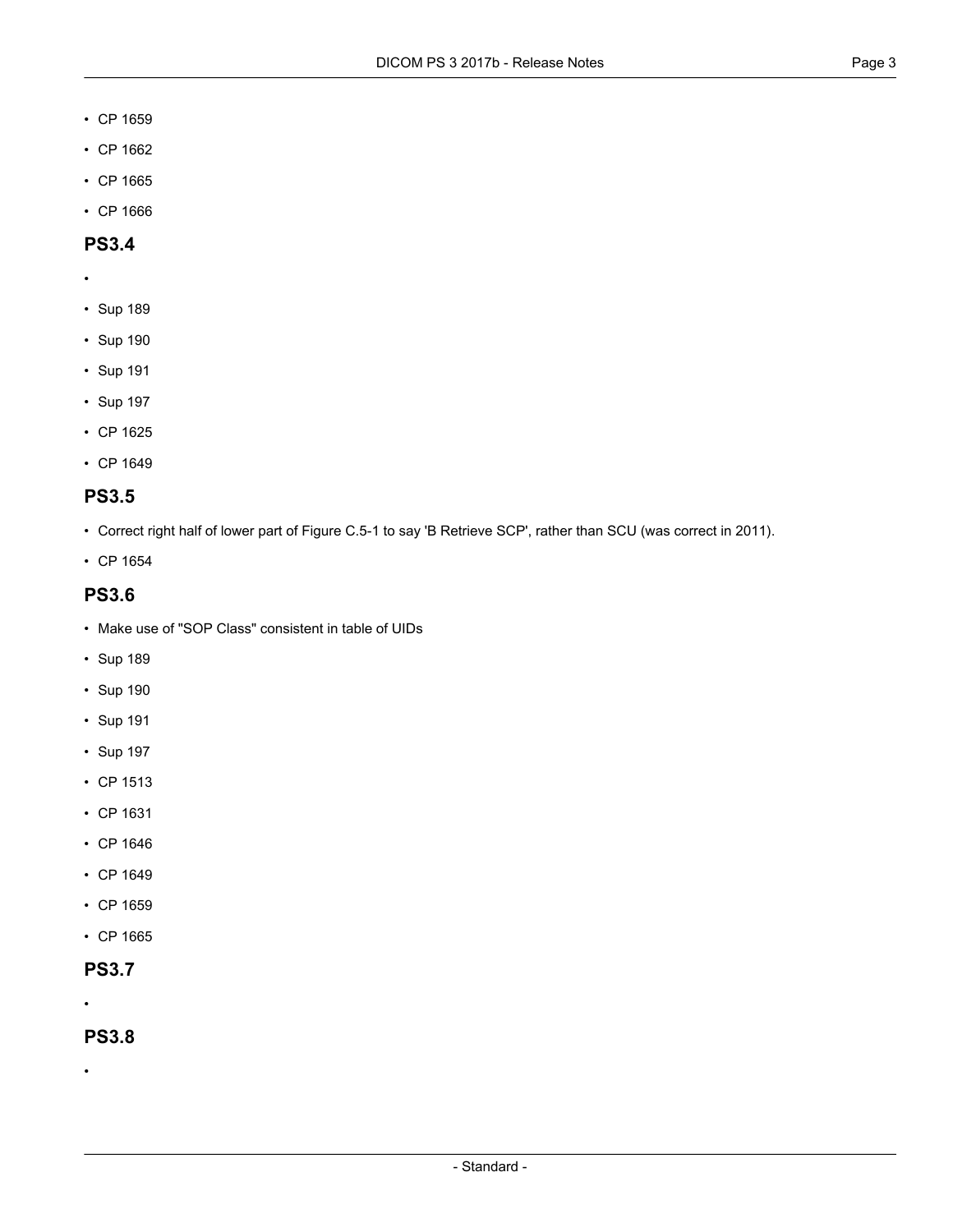- •
- **PS3.11**
- •

•

**PS3.12**

# **PS3.14**

•

# **PS3.15**

- •
- CP [1323](#page-4-17)
- CP [1638](#page-4-18)

# **PS3.16**

- Correct BARI article title to angioplasty, not angiography
- [Sup](#page-4-2) 191
- [Sup](#page-4-3) 197
- CP [1323](#page-4-17)
- CP [1513](#page-4-4)
- CP [1615](#page-4-19)
- CP [1631](#page-4-9)
- CP [1646](#page-4-16)
- CP [1651](#page-4-20)
- CP [1665](#page-5-3)

# **PS3.17**

- Add missing nesting indicators for contents of Coding Scheme Identification Sequence in Annex D example
- Correct non-existent DCM code for specimen fixation in example to SRT code used in PS3.16 template
- [Sup](#page-4-0) 189
- [Sup](#page-4-1) 190
- [Sup](#page-4-2) 191
- [Sup](#page-4-3) 197
- CP [1665](#page-5-3)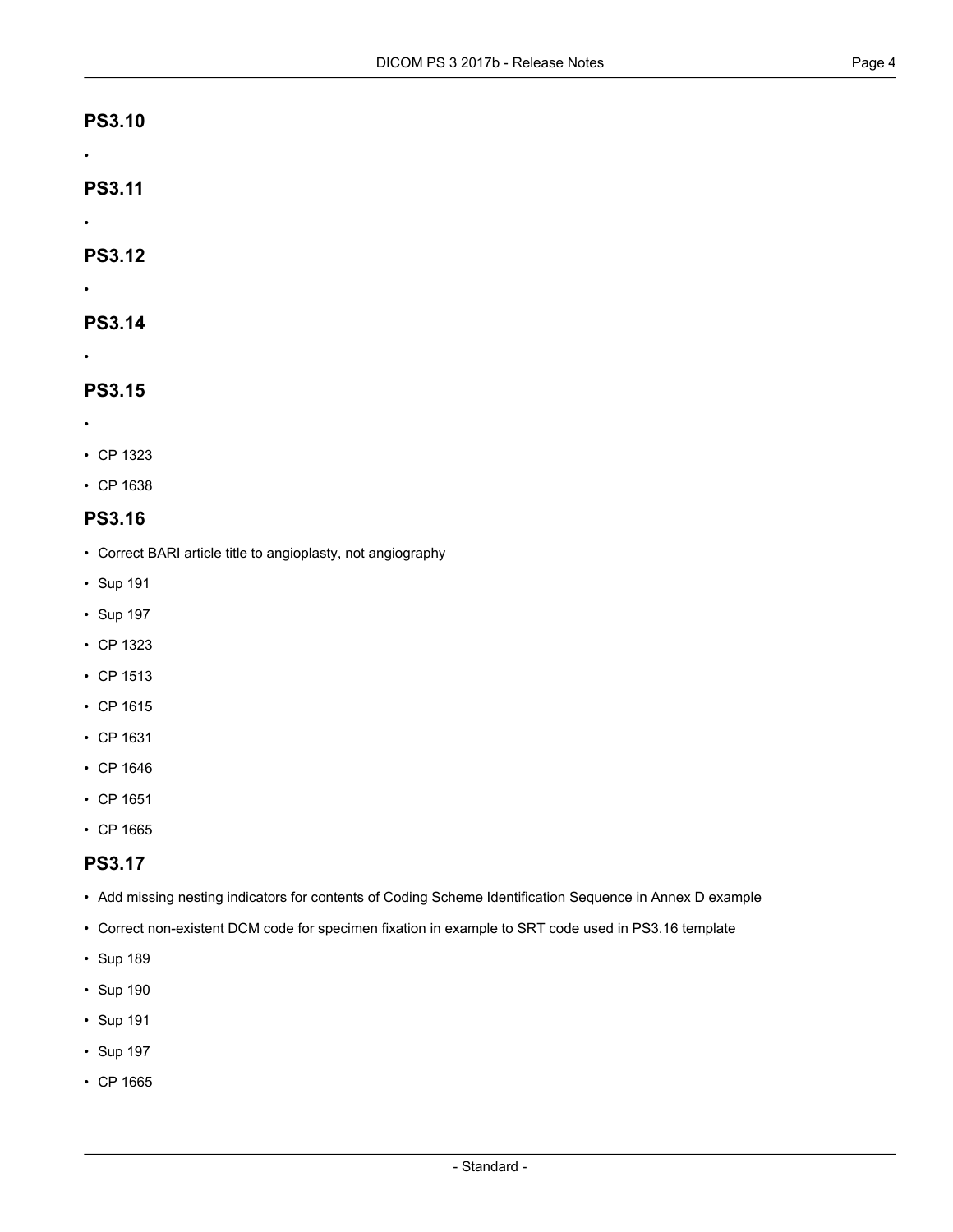### **PS3.18**

- Correct JSON example (add comma) in F.2.1.1.2
- Add missing space in "ISO\_IR 192" in JSON results data sets

#### **PS3.19**

# **PS3.20**

•

•

# <span id="page-4-0"></span>**Supplements Incorporated**

- <span id="page-4-1"></span>**[Sup](ftp://medical.nema.org/medical/dicom/final/sup189_ft.pdf) 189** Advanced Blending Presentation State Storage
- <span id="page-4-3"></span><span id="page-4-2"></span>**[Sup](ftp://medical.nema.org/medical/dicom/final/sup190_ft.pdf) 190** Volume Rendering Volumetric Presentation States
- **[Sup](ftp://medical.nema.org/medical/dicom/final/sup191_ft.pdf) 191** Patient Radiation Dose Structured Report (P-RDSR)
- **[Sup](ftp://medical.nema.org/medical/dicom/final/sup197_ft.pdf) 197** Ophthalmic Optical Coherence Tomography for Angiographic Imaging

# <span id="page-4-17"></span><span id="page-4-4"></span>**Correction Items Incorporated**

- **CP [1323](ftp://medical.nema.org/medical/dicom/final/cp1323_ft_clarify_audit-codes.pdf)** Clarify Audit Code Meanings
- <span id="page-4-5"></span>**CP [1513](ftp://medical.nema.org/medical/dicom/final/cp1513.pdf)** Clarification of meaning of entrance dose
- <span id="page-4-19"></span>**CP [1590](ftp://medical.nema.org/medical/dicom/final/cp1590_ft_addPETRadiotracers.pdf)** Add more PET Radiotracers
- <span id="page-4-14"></span>**CP [1604](ftp://medical.nema.org/medical/dicom/final/cp1604_ft_fix_type_of_dimension_organization_uid.pdf)** Fix Type of Dimension Organization UID (within the Dimension Index Sequence)
- <span id="page-4-6"></span>**CP [1615](ftp://medical.nema.org/medical/dicom/final/cp1615_ft_EquivalentConceptCode.pdf)** Add Note to TID1210/1211 Equivalent Concept
- <span id="page-4-8"></span><span id="page-4-7"></span>**CP [1625](ftp://medical.nema.org/medical/dicom/final/cp1625_ft_ArchiveConformance.pdf)** Define Conformance for an All-SOP-Class Storage Server
- <span id="page-4-9"></span>**CP [1627](ftp://medical.nema.org/medical/dicom/final/cp1627_ft_TrackingIDinPresentationState.pdf)** Add Tracking ID to Presentation State
- <span id="page-4-18"></span>**CP [1628](ftp://medical.nema.org/medical/dicom/final/cp1628_ft_PresentationStateLimitation.pdf)** Note on limitations of Presentation States
- <span id="page-4-10"></span>**CP [1630](ftp://medical.nema.org/medical/dicom/final/cp1630_ft_ClarifyChangesInControlPointMetersetValues.pdf)** Clarify Changes in Control Point Meterset Values
- <span id="page-4-11"></span>**CP [1631](ftp://medical.nema.org/medical/dicom/final/cp1631_ft_ClarifyDefinitionsForTypesOfContextGroupReferences.pdf)** Clarify Definitions for Types of Context Group References
- <span id="page-4-12"></span>**CP [1638](ftp://medical.nema.org/medical/dicom/final/cp1638_ft_UnifyingCodeValuesInAuditMessages.pdf)** Unifying Code Values in Audit Messages
- <span id="page-4-16"></span>**CP [1642](ftp://medical.nema.org/medical/dicom/final/cp1642_ft_ChgMultOAMSegLenSeq.pdf)** Change multiplicity for Ophthalmic Axial Length Measurements Segmental Length Sequence
- **CP [1643](ftp://medical.nema.org/medical/dicom/final/cp1643_ft_ChgTypeSNRforOAM.pdf)** Change type of Signal Noise Ratio for Ophthalmic Axial Measurements Related Information Macro
- <span id="page-4-13"></span>**CP [1645](ftp://medical.nema.org/medical/dicom/final/cp1645_ft_parametricmapunassignedattributes.pdf)** Add Unassigned Shared and Per-Frame Converted Attributes functional groups to Parametric Map
- <span id="page-4-20"></span><span id="page-4-15"></span>**CP [1646](ftp://medical.nema.org/medical/dicom/final/cp1646_ft_rdsrrepeatflag.pdf)** Add repeat flag and reason to RDSR to help with outlier analysis
- **CP [1647](ftp://medical.nema.org/medical/dicom/final/cp1647_ft_lesioncodes.pdf)** Correct SNOMED lesion codes and synonyms
- **CP [1648](ftp://medical.nema.org/medical/dicom/final/cp1648_ft_conversionsourcecondition.pdf)** Correct requirement for conversion source in legacy converted images and tractography results
- **CP [1649](ftp://medical.nema.org/medical/dicom/final/cp1649_ft_queryotherpatientidssequence.pdf)** Clarify use of Other Patient IDs Sequence with Issuer and related Attributes as Query keys
- **CP [1651](ftp://medical.nema.org/medical/dicom/final/cp1651_ft_ihtsdoJul2016INTreleaseupdate.pdf)** Update DICOM to reflect changes in IHTSDO SNOMED CT-DICOM Subset for JUL 2016 INT Release